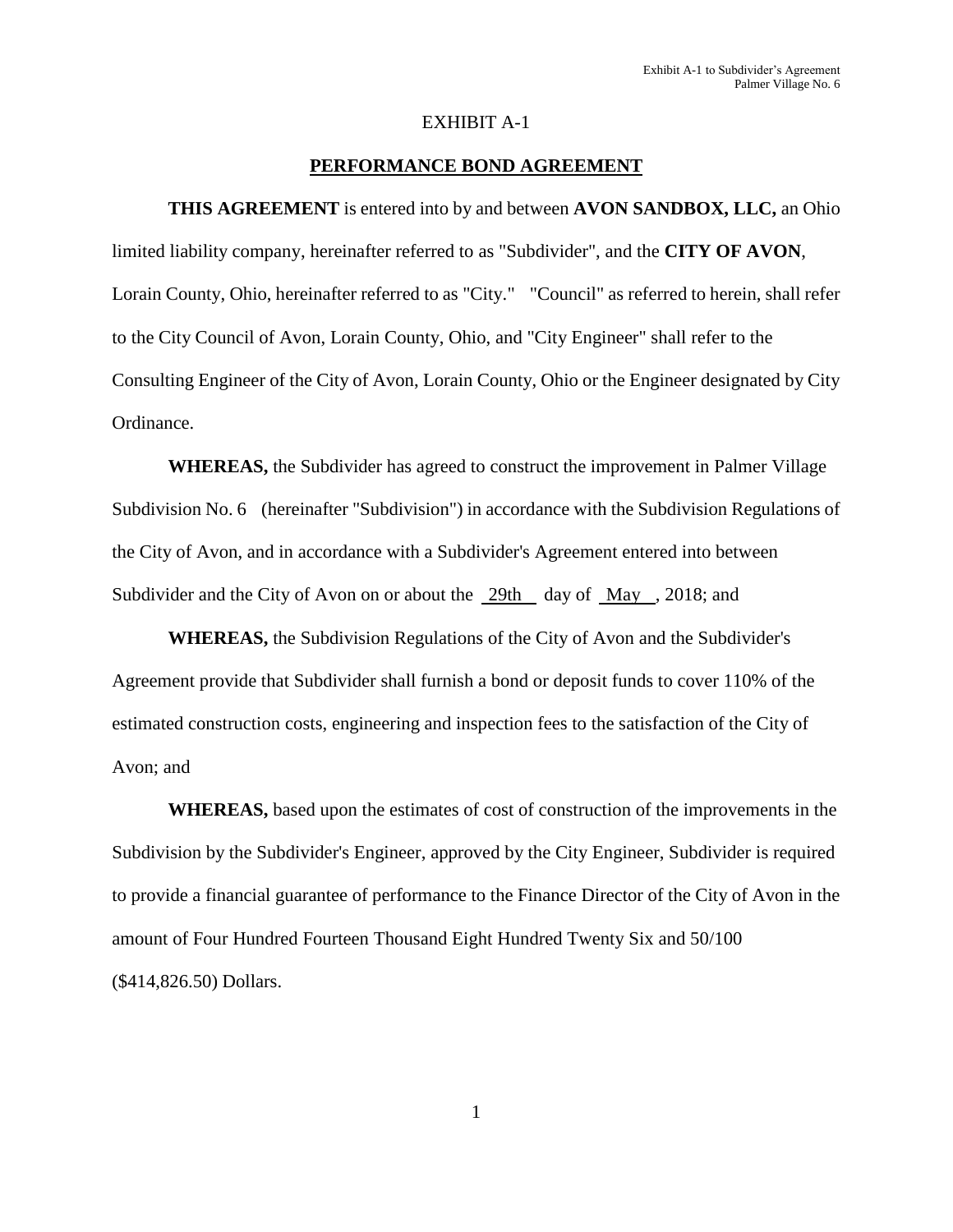**NOW, THEREFORE,** in consideration of the foregoing promises and to ensure the faithful performance of said Subdivider's Agreement, the Subdivider has undertaken the following:

1. Subdivider will open an Escrow Account (hereinafter called "Acquisition and Development Escrow Account") at a lending institution, and deposit therein the sum of Four Hundred Fourteen Thousand Eight Hundred Twenty Six and 50/100 (\$414,826.50) Dollars

2. The funds in said Acquisition & Development Escrow Account shall be used for the sole purpose of payment of the cost of construction of improvements in the Subdivision and charges of the City of Avon for engineering and/or legal fees related to said Subdivision and are hereby irrevocably assigned to the City of Avon for said purpose.

3. All contractor invoices submitted to Subdivider for payment for work performed or materials delivered for said Subdivision shall be paid by the lending institution from said Acquisition and Development Escrow Account only when said invoices are accompanied by letters from the City Engineer approving such payments.

4. Four percent (4%) of the invoice amount will be retained by the lending institution throughout the course of construction until improvements are completed.

5. Before delivering checks in payment for the aforesaid invoices, the lending institution shall require the contractor, subcontractor or supplier to furnish the appropriate Affidavit stating that all subcontractors, labor, machinery, material and fuel have been paid for, and require copies of insurance, Worker's Compensation certificates and lien waivers.

6. The Subdivider and its lending institution shall at all times keep the records of said Acquisition and Development Escrow Account open to inspection by the Engineer of the City or any other duly authorized agent of the City.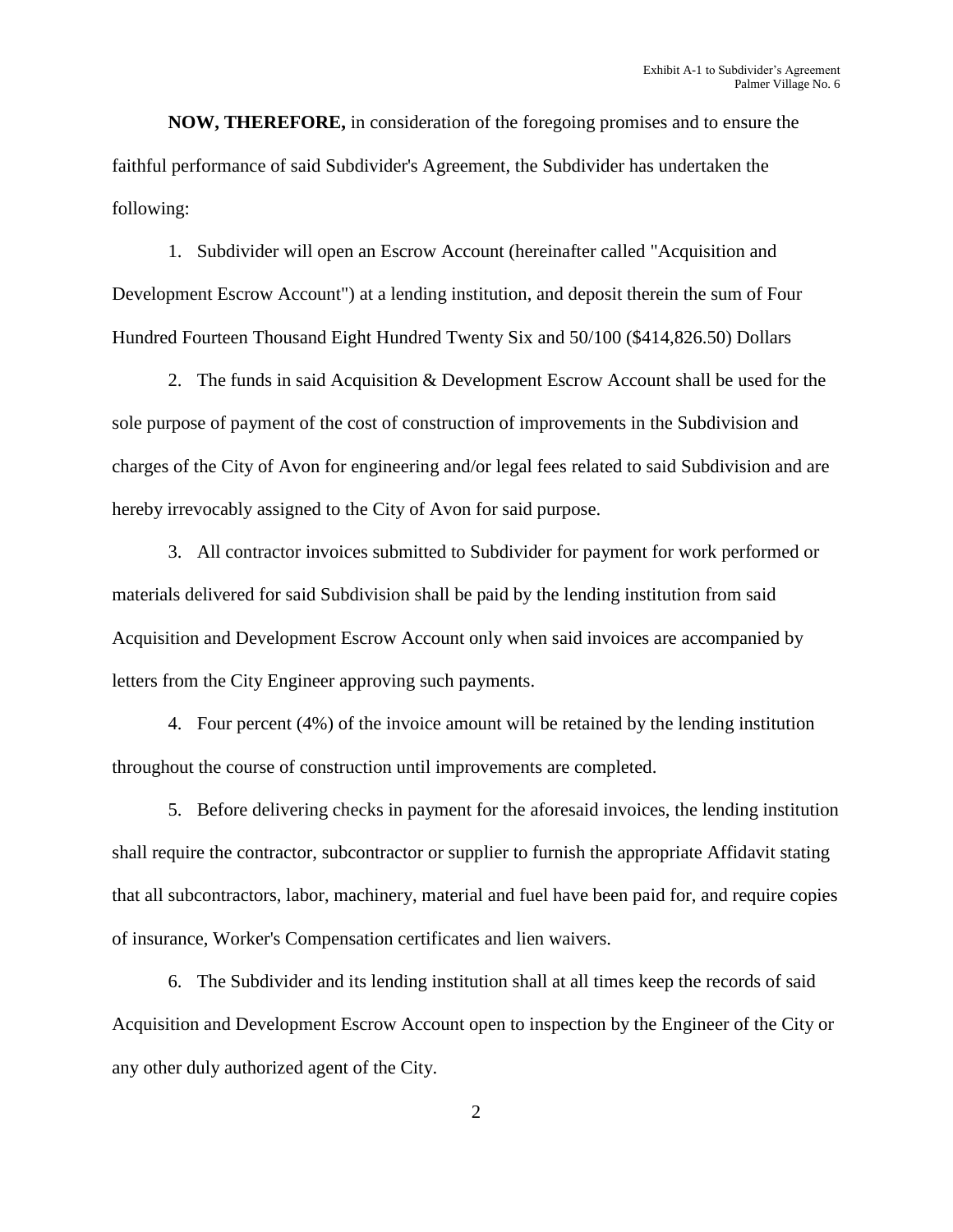7. Subdivider shall be free to select contractors and suppliers of Subdivider's own choosing so long as their quality of construction meets approval of the City Engineer.

8. Upon completion of all improvements in the Subdivision to the satisfaction of the City Engineer, acceptance of dedication of Subdivision improvements, payment of all engineering and legal expenses of the City of Avon, and compliance with all provisions of the Subdivider's Agreement upon written instruction from the Director of Finance of the City of Avon, the lending institution may disburse the remainder of the finance guarantees to the Subdivider, or as otherwise directed by the Director of Finance of the City of Avon.

9. In the event of Subdivider's default, as defined in the Subdivider's Agreement, the City shall have the right to draw from the Subdivider's financial guarantees to complete construction of improvements at the Subdivision, or any part thereof, and to pay any engineering or legal fees for the Subdivision over and above the Subdivider's deposit, and the lending institution is authorized to release the funds upon certification by the Director of Finance of the City of Avon that the funds will be used for completion of construction of improvements for the Subdivision and any applicable fees.

10. The lending institution shall accept as full and complete evidence of default and of the resulting right of the City of Avon to complete said project or any portion thereof a copy of the resolution from the City of Avon duly authenticated by the Clerk of Council declaring said default and the intention of the City of Avon to proceed to complete the performance of said Subdivision or any portion thereof.

WITNESSES: **AVON SANDBOX LLC**

(Avon Sandbox Signatures) By: Garrett Development, Inc., Its Managing Member,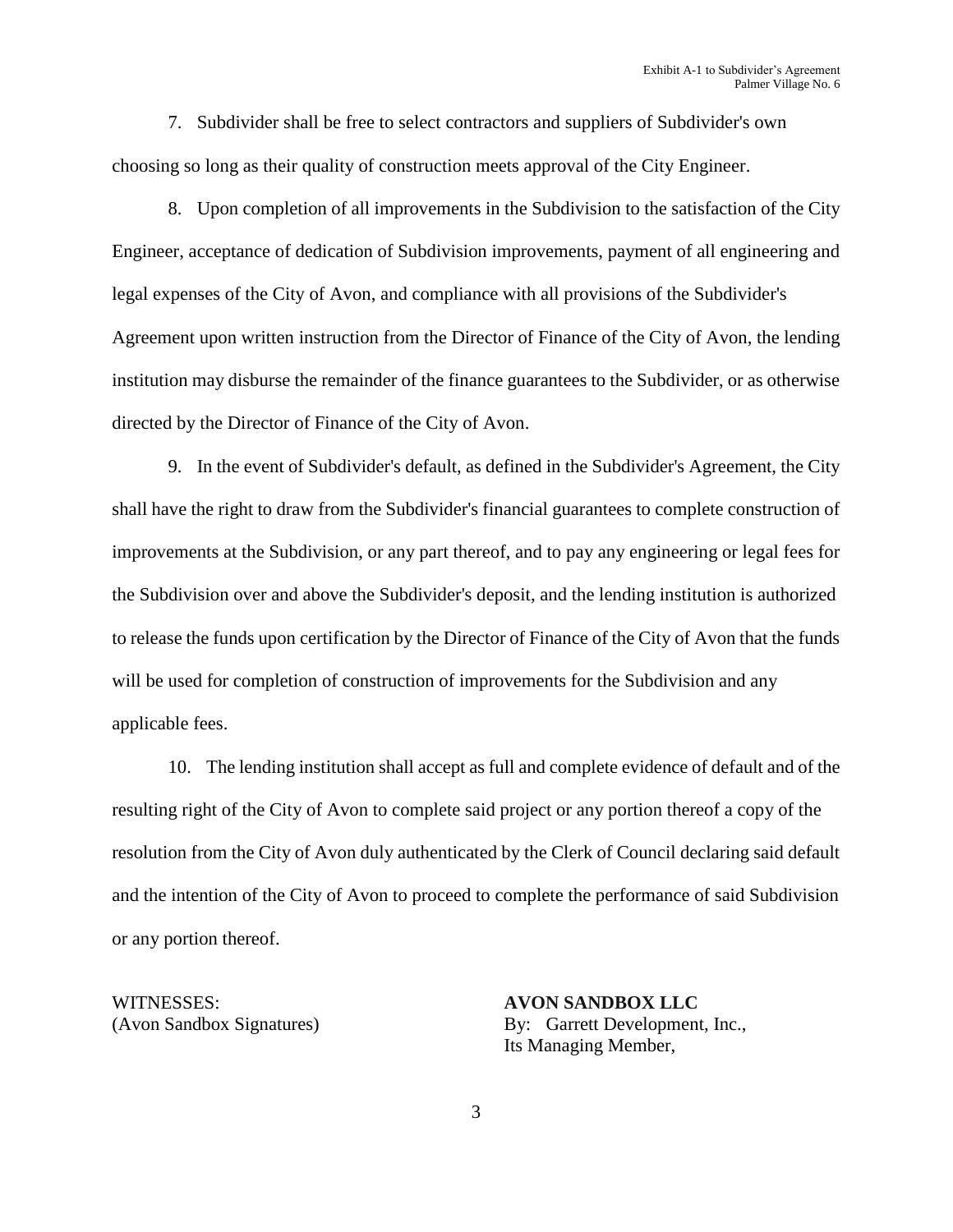Printed Name

 $\overline{a}$ Printed Name

WITNESSES: **CITY OF AVON** (City Signatures)

Printed Name By: Bryan K. Jensen, Mayor

\_\_\_\_\_\_\_\_\_\_\_\_\_\_\_\_\_\_\_\_\_\_\_\_\_\_\_\_\_\_\_

Printed Name

By: Craig Witherspoon, Council President

By: Richard T. Garrett, Managing Member

# John A. Gasior, Esq. Law Director, City of Avon

**APPROVED AS TO FORM**

\_\_\_\_\_\_\_\_\_\_\_\_\_\_\_\_\_\_\_\_\_\_\_\_\_\_\_\_\_\_\_\_